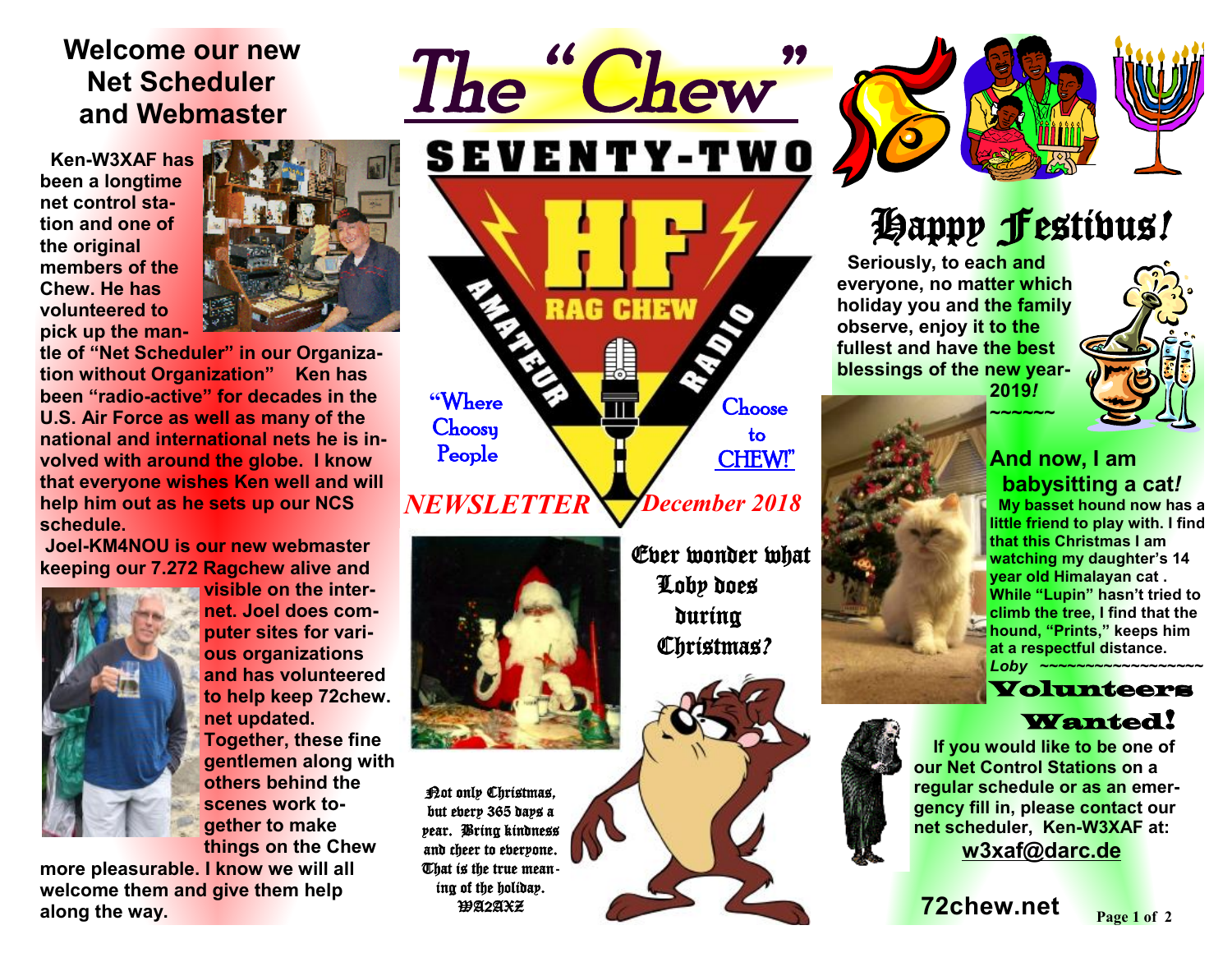#### **Reminiscing about the 811 amps.**

**Many of us run a little fire in the wires to get over noise brought to us by poor band conditions. Amps over the past 70 years or so are equipped with the venerable 811 tube. The 811 was designed in the 1930s as an RF amplifier and when used in the older boat anchors, they were employed to step up power levels before going into the massive 4-400A and 500-Z tubes. Since the inception of Ameritron and other manufacturers, the 811 has continued to be used in the base units of one thousand watts and less. Therein lies a problem. Many of us have had interesting failures with amps, blowing filter caps and having has to be tubes flash over. Since I try to repair my own "stuff" after the warranty, I got a close up look into the AL-811 amps I own. After rebuilding the power supply in the amp a few times I noticed that Ameritron and others really stress components to the limit. There are four-450v caps in se-**

**ries making the 1800v needed for operation. Since there is no room for surges or spikes, these caps, associated bleeder resistors and rectifier diodes blow sky** 

**high when they give up the ghost. I had yet another blowout this past summer and found that new and larger 525 volt caps were being sold by Ameritron. I bought and installed new ones and now there is a 200 + volt cushion that may prove what the doctor ordered.** 

 **Now, let's discuss the 811 tube. There are many hams who have successfully changed their amps to the 572B tubes so, I did a little research as to the benefits and drawbacks. First of all I hit the engineering spec book to get an eye opener.** 

 **The 811 tube has a max plate voltage rating of 1250 volts with a maximum power rating of 25 watts. The three-tube 811 amp runs at 1800 volts and boasts of a 600-watt output. HUMMMMM…. Talk about stressing components to the max!** 

 **Now with these new Chinese and Russian tubes being sold, it now dawns on me why so many fail within the first few hours of operation.** 

 **The 572B tube is a wholly different animal. Plate voltage is rated at 2700 volts and wattage rating is 160+, WOW***!* **I bought three new tubes, then cried when I paid for them, and installed them without any modifications. There are some amps that** 

**use a grounded grid through a resistor/ choke that removed. or changed. Check out** 



**the cheat sheets on the internet for details. Look-**

**ing at the new tube, the plate is not thin pressed steel, as in the 811, but a heavy carbon construction,** 

**thus the higher capacity of the 572 tube. After installing the new tubes it was suggested that I let them bake for an hour without plate voltage applied. I popped the caps and insulated them on a wooden ruler while the tubes burned in. After this pre-conditioning, I powered up the amp and it works very well. In fact it is running so much cooler than the original 811 installation. I know now that, as the past few months have passed, no smoke, no unusual operations are to be reported so, I can suggest to fellow hams who are not afraid of digging in to the circuits, make the power supply beefier with the new capacitors and spend a few more \$\$\$ for the 572B tubes. You will be pleasantly surprised at what you get.** 

 **Loby-WA2AXZ**

#### *A note from your editor …*

 **Our monthly newsletter "THE CHEW", contains information about the activities and participants in the 7.272 Ragchew Net. We rely on contributions of stories and pictures from the members to keep all of us up to date, impart information we can all use and, of course, to raise a smile and a chuckle or two.** 

 **If you find a new "Taz" photo that can be used for future certificates and QSLs, that too is greatly appreciated. Please, e-mail your stories, tech info and photos to Loby at [wa2axz@arrl.net](mailto:wa2axz@arrl.net)** *Many Thanks!*   **~~~~~~~~~~~~~~~~~~~~**

## Goods and Services:

**If you or a fellow ham need anything special to buy or have anything to sell or trade, list it here in the Chew!** 

#### **e-mail Loby at [wa2axz@arrl.net](mailto:wa2axz@arrl.net)**

~~~~~~~~~~~~~~~~~~~

*Need QSLs or Eyeball Cards or how about little signs and*  **73's KB3IFH**



*cups, plaques etc???*   **KB3IFH QSL Cards [www.kb3ifh.homestead.com](http://www.kb3ifh.homestead.com)**   $\frac{1}{\sqrt{2}}$ 

**72chew.net**